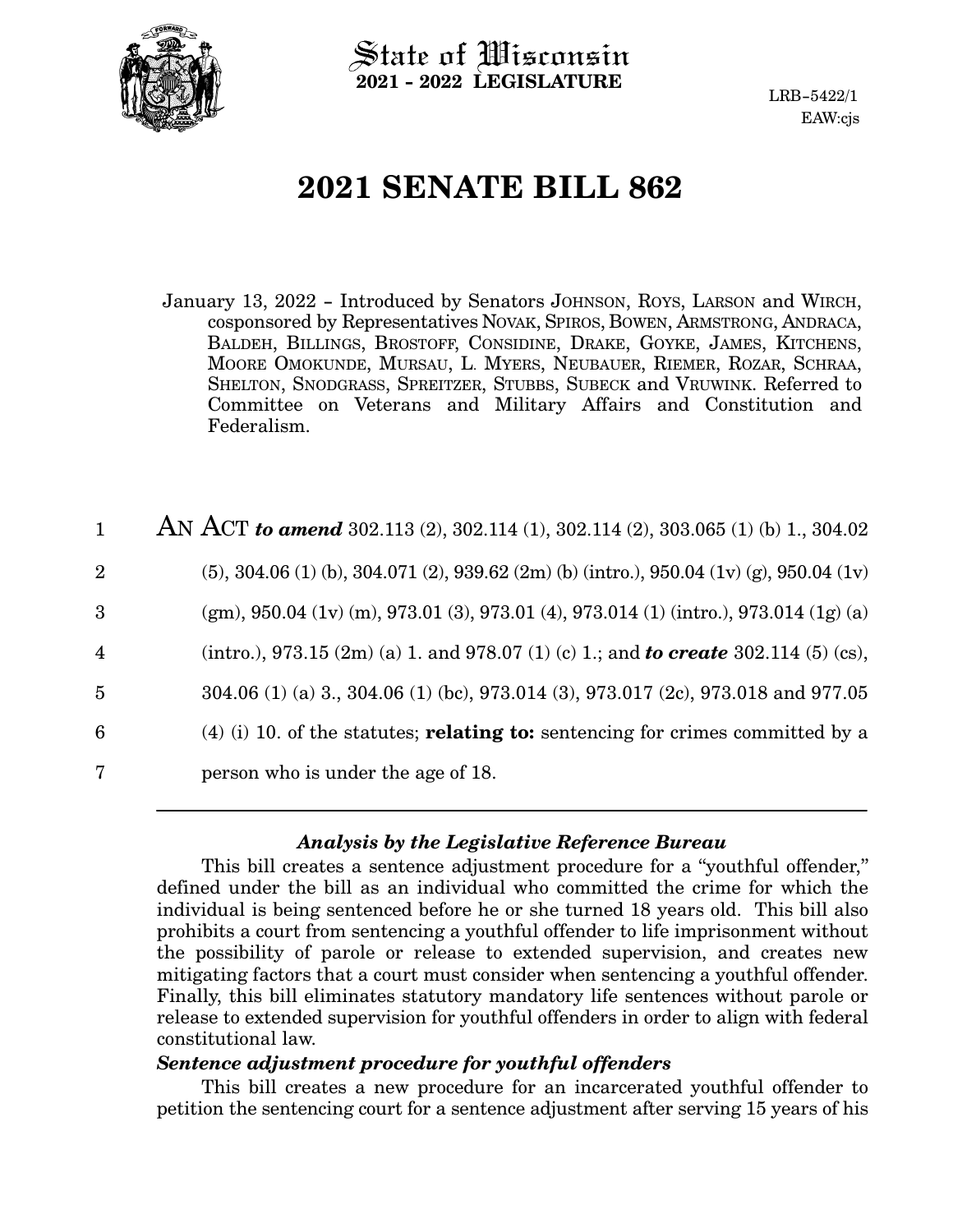#### **SENATE BILL 862**

or her sentence in prison, or, if the person is serving a sentence for a crime that is a felony that caused the death of a person or is a felony sexual assault of a child, after serving 20 years in prison. Under the bill, one year before the youthful offender is eligible to petition for the sentence adjustment, the Department of Corrections is required to notify the youthful offender of his or her eligibility. If the youthful offender files a petition, the court is required to hold a hearing on the petition and is required to consider the sentencing factors on mitigation for youth created under the bill in determining whether to adjust the youthful offender's sentence. Notice of the youthful offender's eligibility for a sentence adjustment hearing, of the petition, and of the hearing must be sent to the district attorney and the crime victim. The youthful offender has the right to present evidence and cross-examine witnesses at the hearing and the crime victim has the right to be heard.

If the court finds that the interests of justice warrant a sentence adjustment, the court may reduce the term of confinement in prison for the youthful offender and may modify the conditions of extended supervision. If the youthful offender is serving an indeterminate sentence or a life sentence without parole or release to extended supervision, the court may convert the sentence to a bifurcated sentence and set a date on which the petitioner will be eligible for release to extended supervision. Under the bill, the sentencing court may reduce the overall sentence length, but may not impose a term of extended supervision that is less than three years. Under the bill, if the youthful offender is serving multiple sentences concurrently or consecutively, the concurrent or consecutive sentences are treated as a single sentence for the purposes of the sentence adjustment procedure.

If the court denies the petition under the bill, or adjusts the sentence to provide a date for release to extended supervision that is more than three years after the hearing, the court must provide in writing the reasons for the denial or the delayed release eligibility date. A youthful offender may petition again after three years. Under the bill, DOC is required to send a notice regarding the petition process to all youthful offenders who are eligible to petition for a sentence adjustment at the time the bill becomes law or who will become eligible within one year of that date. The bill also specifies that DOC must consider an individual's status as a youthful offender and proximity to a sentence adjustment hearing date when determining the individual's eligibility for available programming.

Under current law, an inmate who is serving a bifurcated sentence for a crime other than a Class B felony can petition to reduce the confinement portion of his or her bifurcated sentence after serving a certain proportion of the sentence. An inmate who is serving a life sentence can petition to be released to extended supervision or parole after serving at least 20 years of his or her sentence or after another date set by the sentencing court.

# *Sentencing; mitigating factors*

Under current law, when a court makes a sentencing decision, it must consider certain factors, including whether there were any aggravating factors present. Under this bill, when a court is sentencing a youthful offender, it must also consider mitigating factors related to the age and maturity of the youthful offender. Under the bill, these mitigating factors must also be considered when a court hears a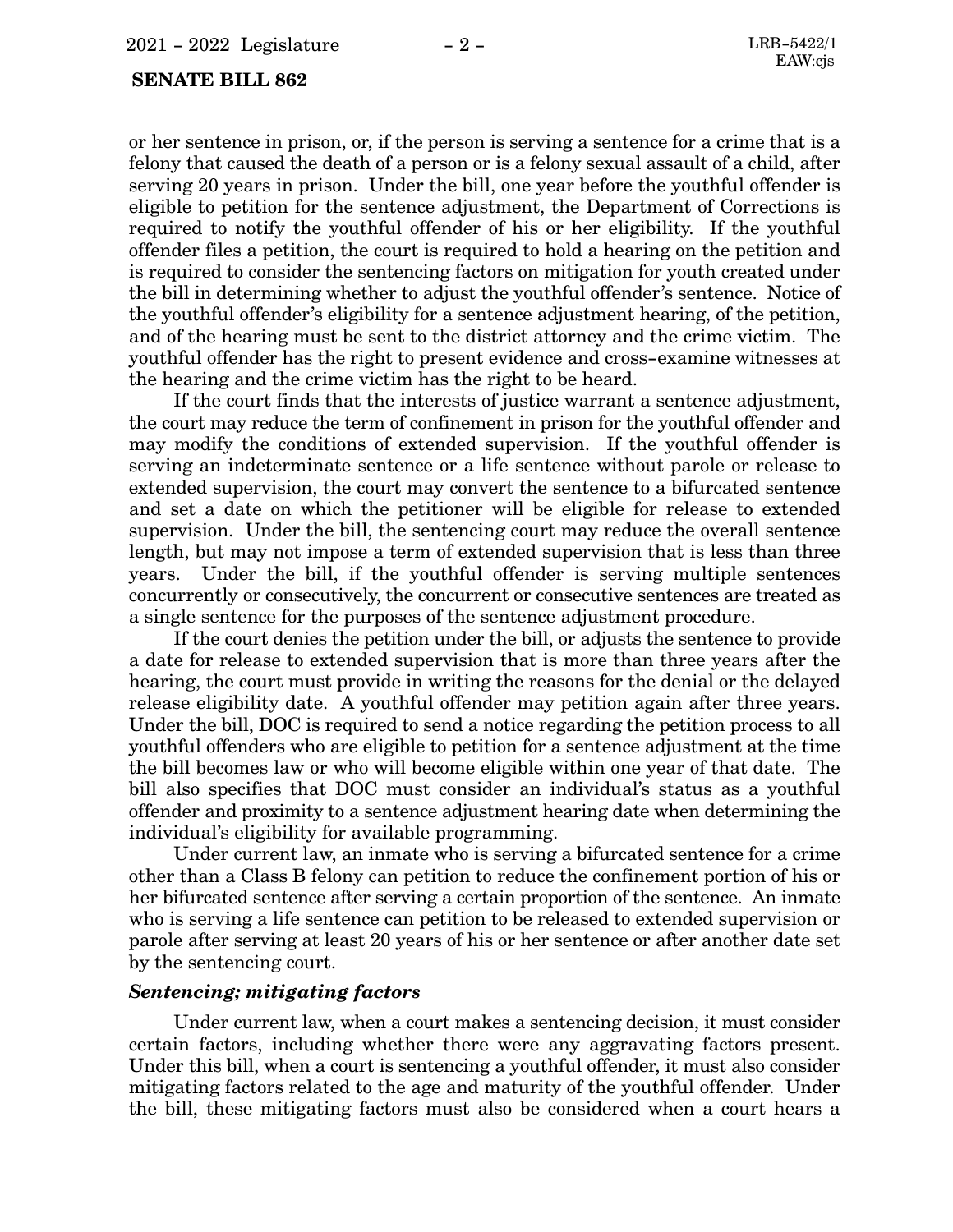#### **SENATE BILL 862**

petition for a sentence adjustment for a youthful offender, and must be considered by the Parole Commission when determining whether to parole a youthful offender.

#### *Eliminating life sentences without parole or extended supervision for youthful offenders*

Under current law, if a person is sentenced to a term of life imprisonment, the sentencing court must either set a date on which the person is eligible for release to parole or extended supervision, or determine that the person is not eligible for release to parole or extended supervision. Under this bill, when the court sentences a youthful offender to life imprisonment, it must set a date on which the person is eligible for release to parole or extended supervision.

Under current law, if a person is convicted of a serious felony on three separate occasions or a serious child sex offense on two separate occasions, the person is a repeat offender subject to a mandatory life sentence without the possibility of parole or extended supervision. However, in *Miller v. Alabama*, 567 U.S. 460 (2012), the U.S. Supreme Court held that imposing a mandatory life sentence without parole for a juvenile constitutes cruel and unusual punishment and therefore violates the eighth amendment of the U.S. Constitution. This bill clarifies that the statutory mandatory sentence of life imprisonment without the possibility of parole or extended supervision for repeat offenders does not apply to youthful offenders.

For further information see the state and local fiscal estimate, which will be printed as an appendix to this bill.

# *The people of the state of Wisconsin, represented in senate and assembly, do enact as follows:*

| $\mathbf{1}$    | <b>SECTION 1.</b> 302.113 (2) of the statutes is amended to read:                               |
|-----------------|-------------------------------------------------------------------------------------------------|
| $\overline{2}$  | $302.113$ (2) Except as provided in subs. (3) and (9), an inmate subject to this                |
| $\overline{3}$  | section is entitled to release to extended supervision after he or she has served the           |
| $\overline{4}$  | term of confinement in prison portion of the sentence imposed under s. 973.01, as               |
| $5\overline{)}$ | modified by the sentencing court under sub. $(9g)$ or s. $302.045$ $(3m)$ (b) 1, $302.05$ $(3)$ |
| 6               | (c) 2. a., $\frac{973.018}{973.195}$ , $(1r)$ , or 973.198, if applicable.                      |
| $\overline{7}$  | <b>SECTION 2.</b> 302.114 (1) of the statutes is amended to read:                               |
| 8               | $302.114$ (1) An inmate is subject to this section if he or she is serving a life               |
| 9               | sentence imposed under s. 973.014 (1g) (a) 1. or 2. or $(3)$ (c). An inmate serving a life      |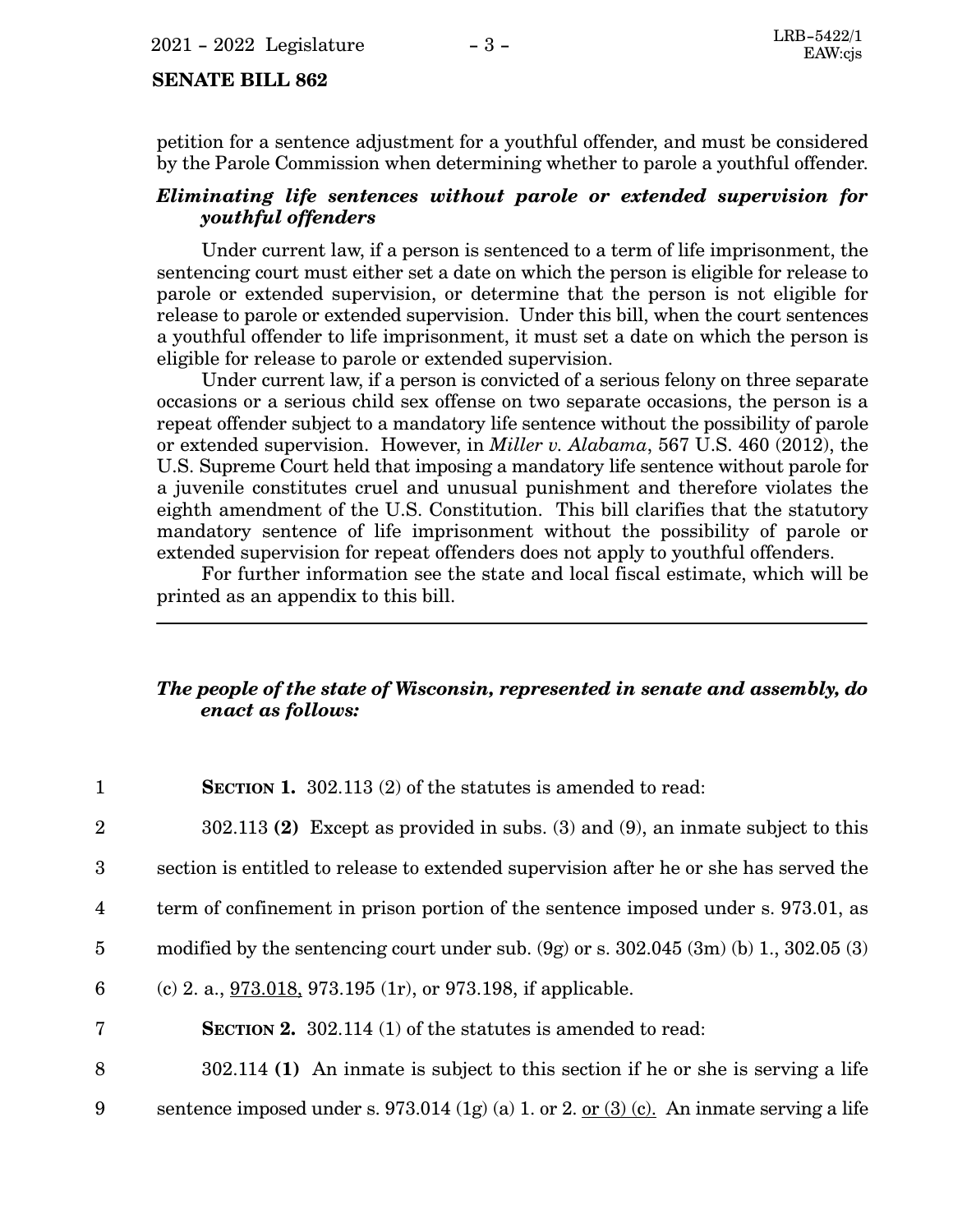$2021$  -  $2022$  Legislature - 4 -

| $\mathbf{1}$     | sentence under s. $939.62$ (2m) or $973.014$ (1g) (a) 3. is not eligible for release to               |
|------------------|-------------------------------------------------------------------------------------------------------|
| $\overline{2}$   | extended supervision under this section.                                                              |
| $\boldsymbol{3}$ | <b>SECTION 3.</b> 302.114 (2) of the statutes is amended to read:                                     |
| $\overline{4}$   | $302.114$ (2) Except as provided in subs. (3) and (9), an inmate subject to this                      |
| $\overline{5}$   | section may petition the sentencing court for release to extended supervision after                   |
| $\boldsymbol{6}$ | he or she has served 20 years, if the inmate was sentenced under s. $973.014$ (1g) (a)                |
| 7                | 1., or after he or she has reached the extended supervision eligibility date set by the               |
| $8\,$            | court, if the inmate was sentenced under s. $973.014$ (1g) (a) 2. or (3) (c).                         |
| 9                | <b>SECTION 4.</b> 302.114 (5) (cs) of the statures is created to read:                                |
| 10               | $302.114$ (5) (cs) If the inmate is a youthful offender, as defined in s. 973.014 (3)                 |
| 11               | (a), the court shall consider the mitigating factors under s. $973.017$ (2c) (a) to (o) and           |
| 12               | any relevant information described in s. 973.018 (5) (b) when determining eligibility                 |
| 13               | for release to extended supervision under this subsection.                                            |
| 14               | <b>SECTION 5.</b> 303.065 (1) (b) 1. of the statures is amended to read:                              |
| 15               | $303.065$ (1) (b) 1. A person serving a life sentence, other than a life sentence                     |
| 16               | specified in subd. 2., may be considered for work release only after he or she has                    |
| 17               | reached parole eligibility under s. 304.06 (1) (b) or 973.014 (1) (a) or (b) or (3) (b),              |
| 18               | whichever is applicable, or he or she has reached his or her extended supervision                     |
| 19               | eligibility date under s. 302.114 (9) (am) or 973.014 (1g) (a) 1. or 2. <u>or (3) (c)</u> , whichever |
| 20               | is applicable.                                                                                        |
| 21               | <b>SECTION 6.</b> 304.02 (5) of the statutes is amended to read:                                      |
| 22               | 304.02 (5) Notwithstanding subs. (1) to (3), a prisoner who is serving a life                         |
| 23               | sentence under s. 939.62 $(2m)$ (c) or 973.014 (1) (c) $er_1(1g)$ , or (3) (c) is not eligible for    |
| 24               | release to parole supervision under this section.                                                     |
| 25               | <b>SECTION 7.</b> 304.06 (1) (a) 3. of the statutes is created to read:                               |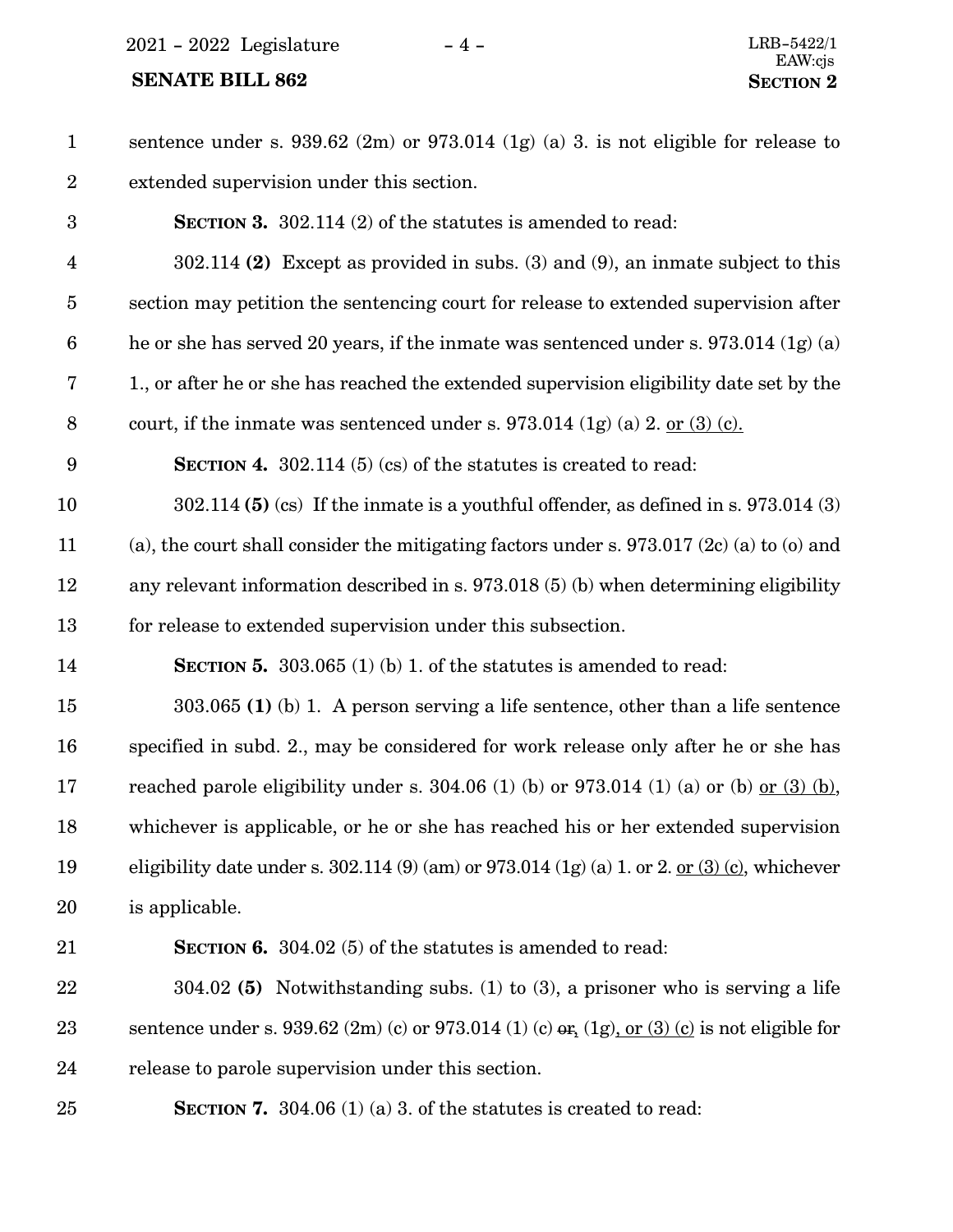$2021 - 2022$  Legislature  $-5 -$ 

#### **SENATE BILL 862**

304.06 **(1)** (a) 3. "Youthful offender" has the meaning given in s. 973.014 (3) (a). **SECTION 8.** 304.06 (1) (b) of the statutes is amended to read: 304.06 **(1)** (b) Except as provided in s. 961.49 (2), 1999 stats., sub. (1m) or s. 302.045 (3), 302.05 (3) (b), 973.01 (6), or 973.0135, or 973.018, the parole commission may parole an inmate of the Wisconsin state prisons or any felon or any person serving at least one year or more in a county house of correction or a county reforestation camp organized under s. 303.07, when he or she has served 25 percent of the sentence imposed for the offense, or 6 months, whichever is greater. Except as provided in s. 939.62 (2m) (c) or 973.014 (1) (b) or (c), (1g)  $er_2$  (2), or (3) (b) or (c), the parole commission may parole an inmate serving a life term when he or she has served 20 years, as modified by the formula under s. 302.11 (1) and subject to extension under s. 302.11 (1q) and (2), if applicable. The person serving the life term shall be given credit for time served prior to sentencing under s. 973.155, including good time under s. 973.155 (4). The secretary may grant special action parole releases under s. 304.02. The department or the parole commission shall not provide any convicted offender or other person sentenced to the department's custody any parole eligibility or evaluation until the person has been confined at least 60 days following sentencing. 1 2 3 4 5 6 7 8 9 10 11 12 13 14 15 16 17 18

19

**SECTION 9.** 304.06 (1) (bc) of the statutes is created to read:

304.06 **(1)** (bc) 1. If the inmate who applies for parole under this subsection is a youthful offender, the parole commission shall consider the mitigating factors under s. 973.017 (2c) (a) to (o) and any relevant information described in s. 973.018 (5) (b) when determining whether to release the inmate to parole. 20 21 22 23

2. A youthful offender has the right to attend and may be represented by counsel at any interviews or hearings concerning his or her application for parole. 24 25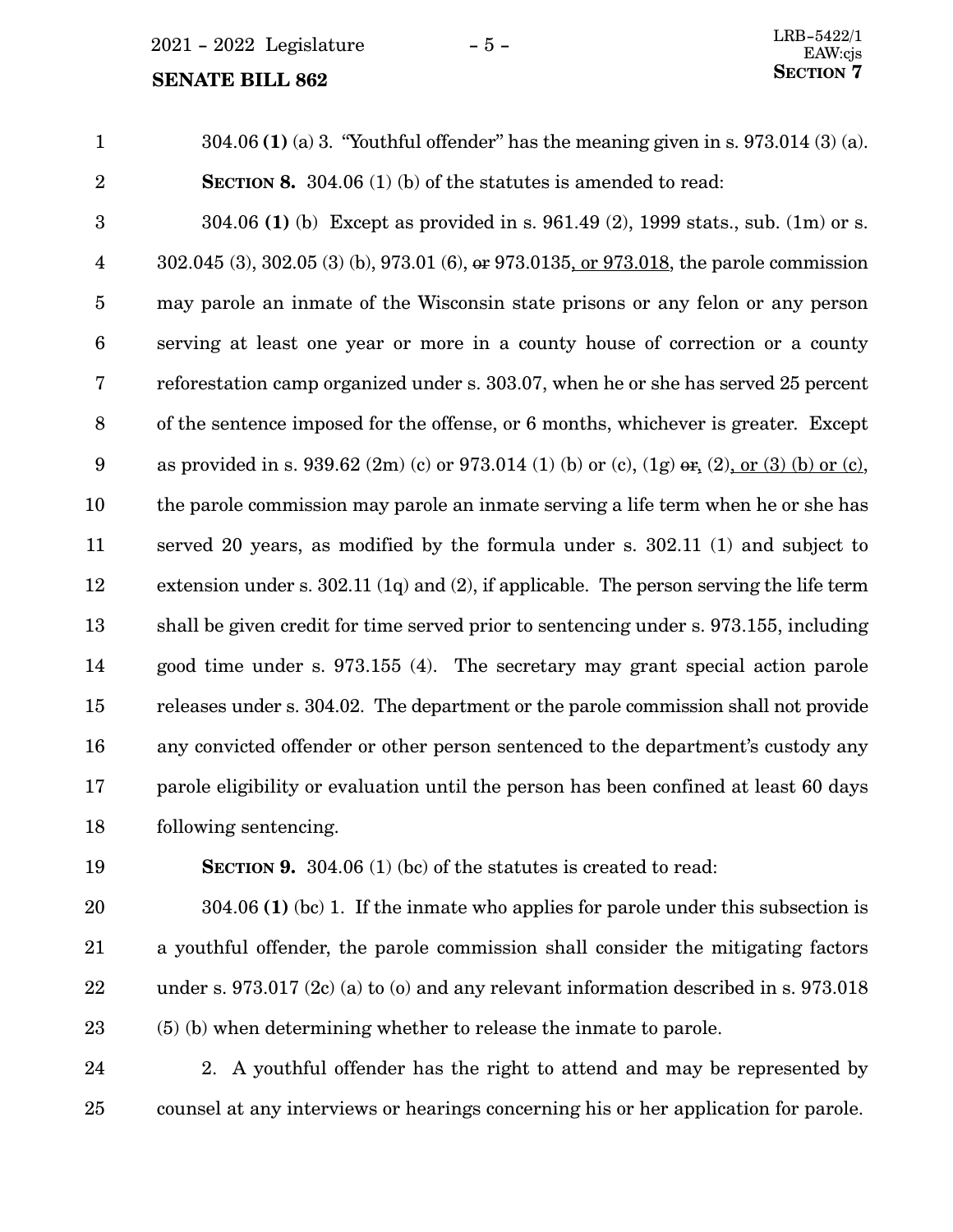$2021 - 2022$  Legislature  $-6 -$  LRB-5422/1

# **SENATE BILL 862 SECTION** 9

| $\mathbf{1}$     | 3. If the parole commission denies a youthful offender's application for parole,                    |
|------------------|-----------------------------------------------------------------------------------------------------|
| $\boldsymbol{2}$ | the parole commission shall provide in writing the reasons for the denial, and shall                |
| 3                | set a date for reconsideration that is no more than 3 years after the date of the                   |
| 4                | hearing.                                                                                            |
| 5                | <b>SECTION 10.</b> 304.071 (2) of the statutes is amended to read:                                  |
| $6\phantom{1}6$  | $304.071(2)$ If a prisoner is not eligible for parole under s. 961.49 (2), 1999 stats.              |
| 7                | or s. 939.62 $(2m)$ (c), 973.01 (6), 973.014 (1) (c) or, $(1g)$ , or $(3)$ (c), 973.018, or 973.032 |
| 8                | (5), he or she is not eligible for parole under this section.                                       |
| $9\phantom{.0}$  | <b>SECTION 11.</b> 939.62 $(2m)$ (b) (intro.) of the statutes is amended to read:                   |
| 10               | $939.62$ (2m) (b) (intro.) The actor is a persistent repeater if the offense for which              |
| 11               | he or she is presently being sentenced was committed on or after the date he or she                 |
| 12               | attained the age of 18 and one of the following applies:                                            |
| 13               | <b>SECTION 12.</b> 950.04 (1v) (g) of the statutes is amended to read:                              |
| 14               | $950.04$ (1v) (g) To have reasonable attempts made to notify the victim of                          |
| 15               | hearings or court proceedings, as provided under ss. $302.113(9g)(g) 2., 302.114(6),$               |
| 16               | 938.27 (4m) and (6), 938.273 (2), 971.095 (3) and, 972.14 (3) (b), and 973.018 (5).                 |
| 17               | <b>SECTION 13.</b> 950.04 (1v) (gm) of the statutes is amended to read:                             |
| 18               | 950.04 $(1v)$ (gm) To have reasonable attempts made to notify the victim of                         |
| 19               | petitions for sentence adjustment as provided under s. 973.018 (4) (a) and (e), 973.09              |
| 20               | $(3m)$ , 973.195 $(1r)$ (d), or 973.198.                                                            |
| 21               | <b>SECTION 14.</b> 950.04 $(1v)$ (m) of the statutes is amended to read:                            |
| 22               | $950.04$ (1v) (m) To provide statements concerning sentencing, disposition, or                      |
| 23               | parole, as provided under ss. 304.06 (1) (e), 938.32 (1) (b) 1g., 938.335 (3m) (ag), and            |
| 24               | $972.14$ (3) (a), and $973.018$ (5) (d).                                                            |
| 25               | <b>SECTION 15.</b> 973.01 (3) of the statutes is amended to read:                                   |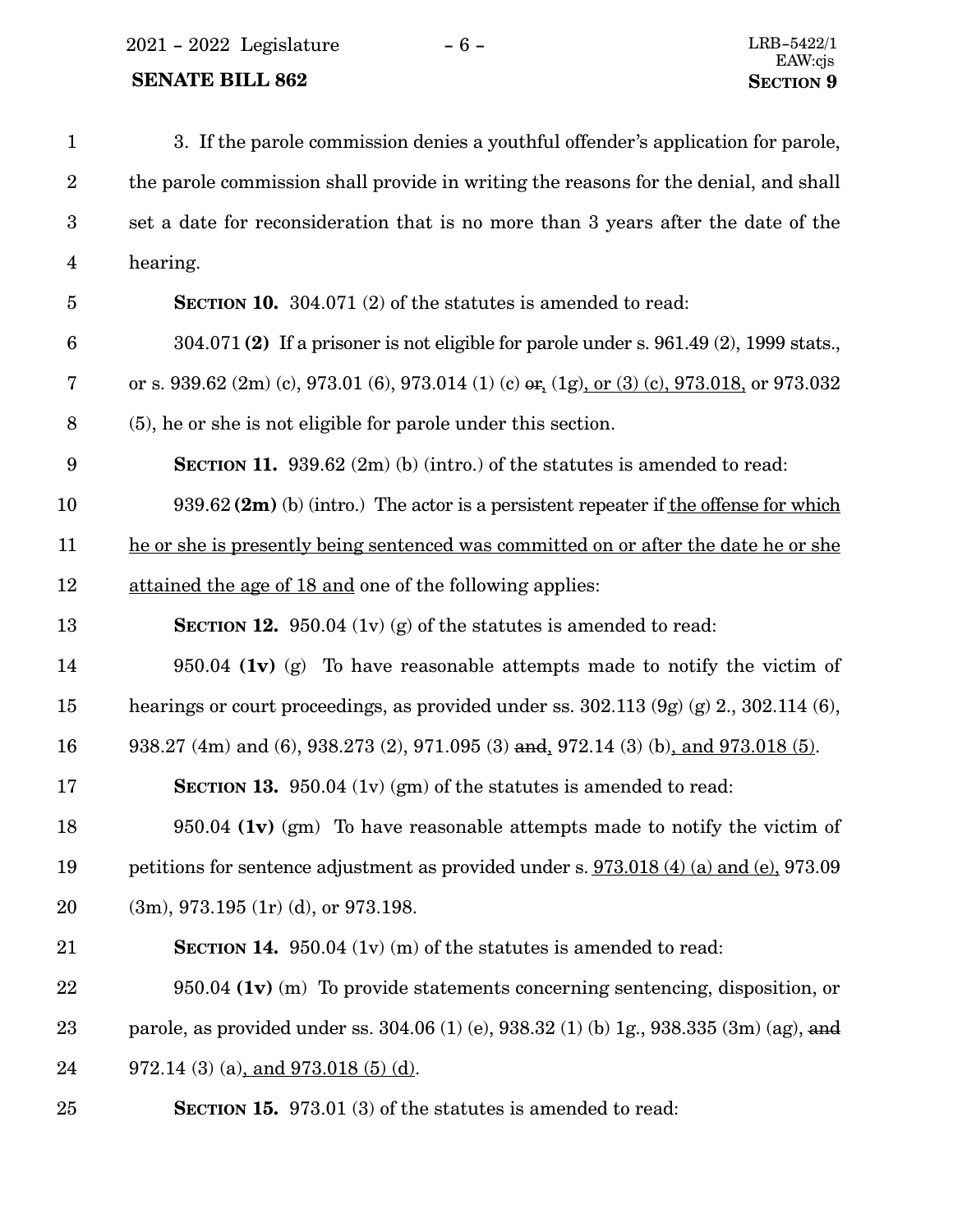2021 - 2022 Legislature - 7 -

| $\mathbf{1}$            | 973.01 (3) NOT APPLICABLE TO LIFE SENTENCES. If a person is being sentenced for                   |
|-------------------------|---------------------------------------------------------------------------------------------------|
| $\boldsymbol{2}$        | a felony that is punishable by life imprisonment, he or she is not subject to this                |
| $\boldsymbol{3}$        | section but shall be sentenced under s. $973.014$ (1g) or (3).                                    |
| $\overline{\mathbf{4}}$ | <b>SECTION 16.</b> 973.01 (4) of the statutes is amended to read:                                 |
| $\overline{5}$          | 973.01 (4) No GOOD TIME; EXTENSION OR REDUCTION OF TERM OF IMPRISONMENT. A                        |
| $\boldsymbol{6}$        | person sentenced to a bifurcated sentence under sub. (1) shall serve the term of                  |
| 7                       | confinement in prison portion of the sentence without reduction for good behavior.                |
| $\, 8$                  | The term of confinement in prison portion is subject to extension under s. 302.113 (3)            |
| 9                       | and, if applicable, to reduction under s. $302.045$ (3m), $302.05$ (3) (c) 2. a., $302.113$ (9g), |
| 10                      | $973.018$ , 973.195 (1r), or 973.198.                                                             |
| 11                      | <b>SECTION 17.</b> 973.014 (1) (intro.) of the statutes is amended to read:                       |
| 12                      | 973.014 (1) (intro.) Except as provided in sub. subs. (2) and (3), when a court                   |
| 13                      | sentences a person to life imprisonment for a crime committed on or after July 1,                 |
| 14                      | 1988, but before December 31, 1999, the court shall make a parole eligibility                     |
| 15                      | determination regarding the person and choose one of the following options:                       |
| 16                      | <b>SECTION 18.</b> 973.014 $(1g)$ (a) (intro.) of the statutes is amended to read:                |
| 17                      | 973.014 (1g) (a) (intro.) Except as provided in sub. subs. (2) and (3), when a                    |
| 18                      | court sentences a person to life imprisonment for a crime committed on or after                   |
| 19                      | December 31, 1999, the court shall make an extended supervision eligibility date                  |
| 20                      | determination regarding the person and choose one of the following options:                       |
| 21                      | <b>SECTION 19.</b> 973.014 (3) of the statutes is created to read:                                |
| 22                      | $973.014$ (3) (a) In this subsection, "youthful offender," when used to refer to a                |
| 23                      | person who is sentenced for an offense, means a person who committed the offense                  |
| 24                      | before he or she attained the age of 18 years.                                                    |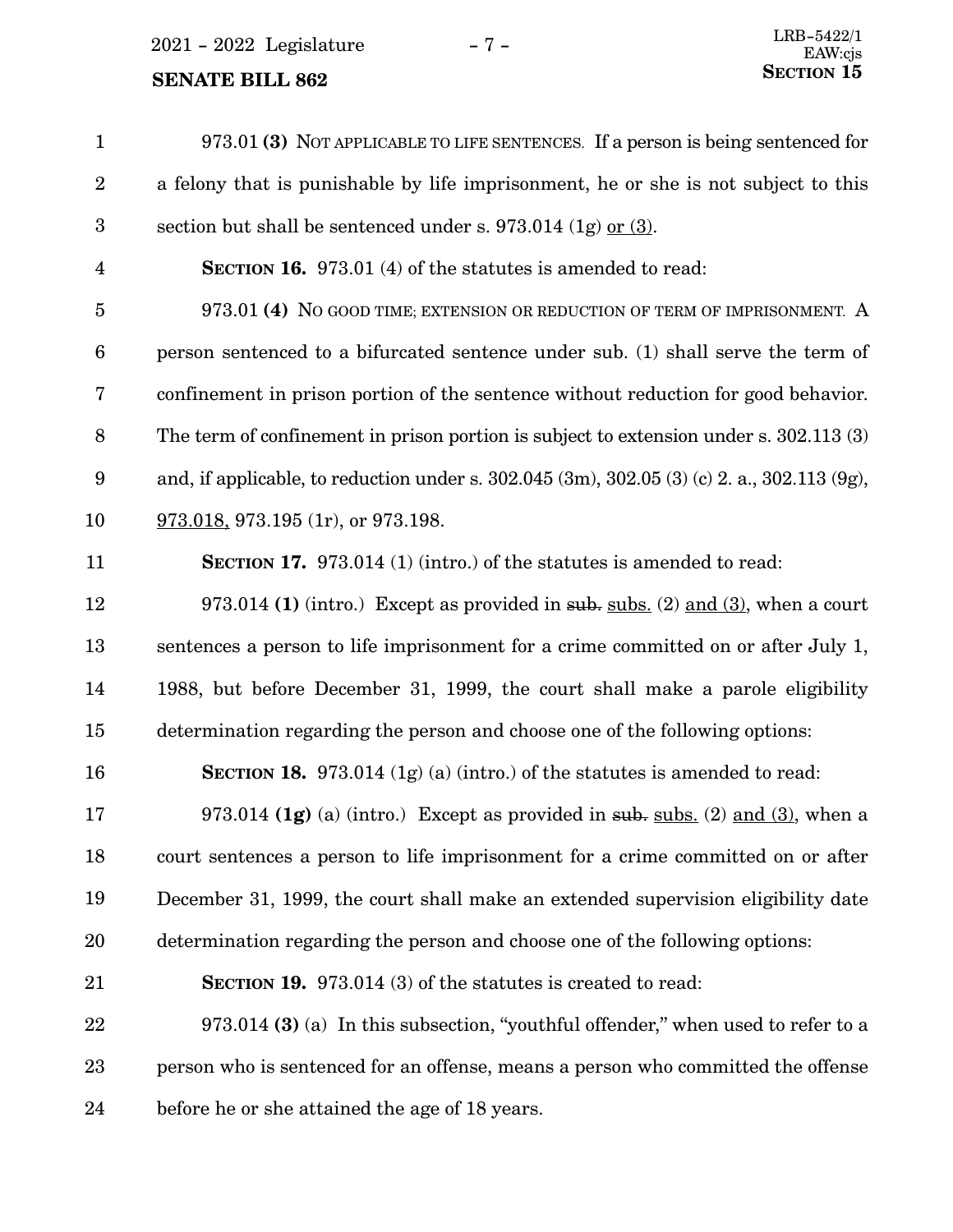2021 - 2022 Legislature -  $8$  -

| $\mathbf{1}$     | (b) When a court sentences a youthful offender to life imprisonment for a crime           |
|------------------|-------------------------------------------------------------------------------------------|
| $\sqrt{2}$       | committed before December 31, 1999, the court shall set a date on which the youthful      |
| $\sqrt{3}$       | offender is eligible for parole.                                                          |
| $\overline{4}$   | (c) When a court sentences a youthful offender to life imprisonment for a crime           |
| $\bf 5$          | committed on or after December 31, 1999, the court shall set a date on which the          |
| $\boldsymbol{6}$ | youthful offender is eligible for release to extended supervision.                        |
| 7                | (d) When sentencing a youthful offender to life imprisonment under par. (b) or            |
| $8\,$            | (c), the court shall inform the youthful offender of the procedure for petitioning for    |
| $\boldsymbol{9}$ | a sentence adjustment under s. 973.018.                                                   |
| 10               | (e) When sentencing a youthful offender to life imprisonment under par. (b) or            |
| 11               | (c), the court shall consider, in addition to all other relevant factors, the factors for |
| 12               | mitigation for youth under s. $973.017$ (2c).                                             |
| 13               | <b>SECTION 20.</b> 973.017 (2c) of the statutes is created to read:                       |
| 14               | 973.017 (2c) MITIGATION FOR YOUTH. When making a sentencing decision for a                |
| 15               | person who had not attained the age of 18 years at the time the crime was committed,      |
| 16               | the court shall consider all of the following mitigating factors with regard to the       |
| 17               | defendant:                                                                                |
| 18               | (a) Age at the time of the offense.                                                       |
| 19               | (b) Impetuosity.                                                                          |
| 20               | (c) Family and community environment.                                                     |
| 21               | (d) Ability to appreciate the risks and consequences of the conduct.                      |
| 22               | (e) Intellectual capacity.                                                                |
| 23               | The findings of any comprehensive mental health evaluation that is<br>(f)                 |
| 24               | available to the court.                                                                   |
| 25               | (g) Peer or familial pressure.                                                            |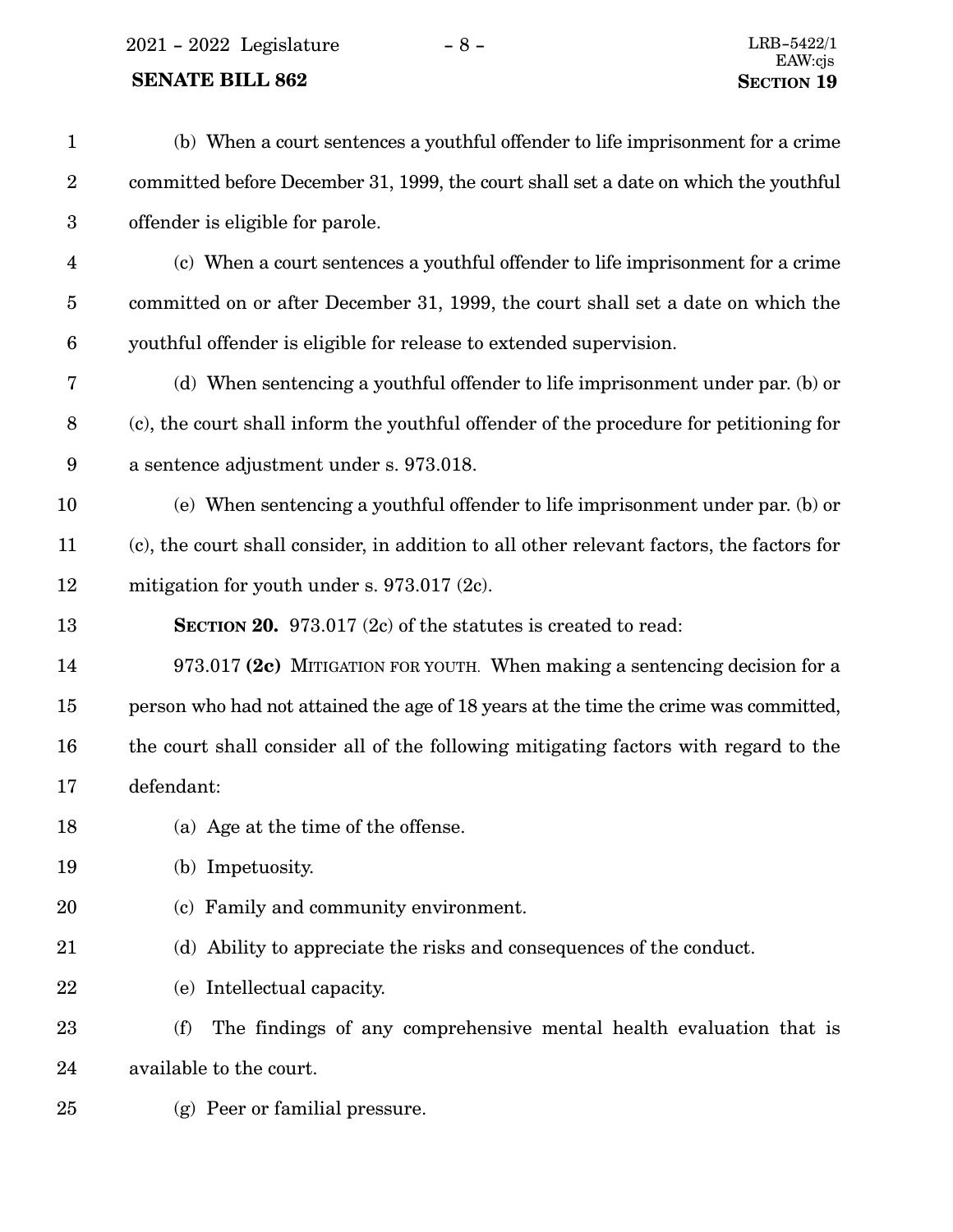$2021$  -  $2022$  Legislature -  $9$  -

| $\mathbf{1}$   | (h) Level of participation in the offense.                                              |
|----------------|-----------------------------------------------------------------------------------------|
| $\overline{2}$ | (i) Ability to participate meaningfully in his or her defense.                          |
| 3              | (j) Capacity for rehabilitation.                                                        |
| 4              | (k) School records and special education evaluations.                                   |
| 5              | (L) History of trauma.                                                                  |
| 6              | (m) Faith and community involvement.                                                    |
| 7              | (n) Involvement in the child welfare system.                                            |
| 8              | (o) Any other mitigating factor or circumstance that the court determines is            |
| 9              | relevant.                                                                               |
| 10             | <b>SECTION 21.</b> 973.018 of the statutes is created to read:                          |
| 11             | 973.018 Sentence adjustment for youthful offenders. (1) DEFINITION. In                  |
| 12             | this section, "youthful offender" has the meaning given in s. $973.014$ (3) (a).        |
| 13             | (2)<br>A court may reduce a term of<br>SENTENCE ADJUSTMENT; FACTORS.                    |
| 14             | imprisonment, including life imprisonment, for a youthful offender who is eligible      |
| 15             | under sub. (3) if the court finds that the interests of justice warrant a reduction. In |
| 16             | making its determination, the court shall consider the factors for mitigation for       |
| 17             | youth under s. 973.017 (2c) and the youthful offender's subsequent growth, behavior,    |
| 18             | and rehabilitation while incarcerated.                                                  |
| 19             | (3) ELIGIBILITY. (a) A youthful offender is eligible for a sentence adjustment          |
| 20             | under this section if one of the following applies:                                     |
| 21             | 1. The youthful offender is serving a sentence for a crime other than a crime           |
| 22             | described in subd. 2. and has been incarcerated for no less than 15 years.              |
| 23             | 2. The youthful offender is serving a sentence for a felony that caused the death       |
| 24             | of a person or a felony sexual assault of a child and has been incarcerated for no less |
| 25             | than 20 years.                                                                          |
|                |                                                                                         |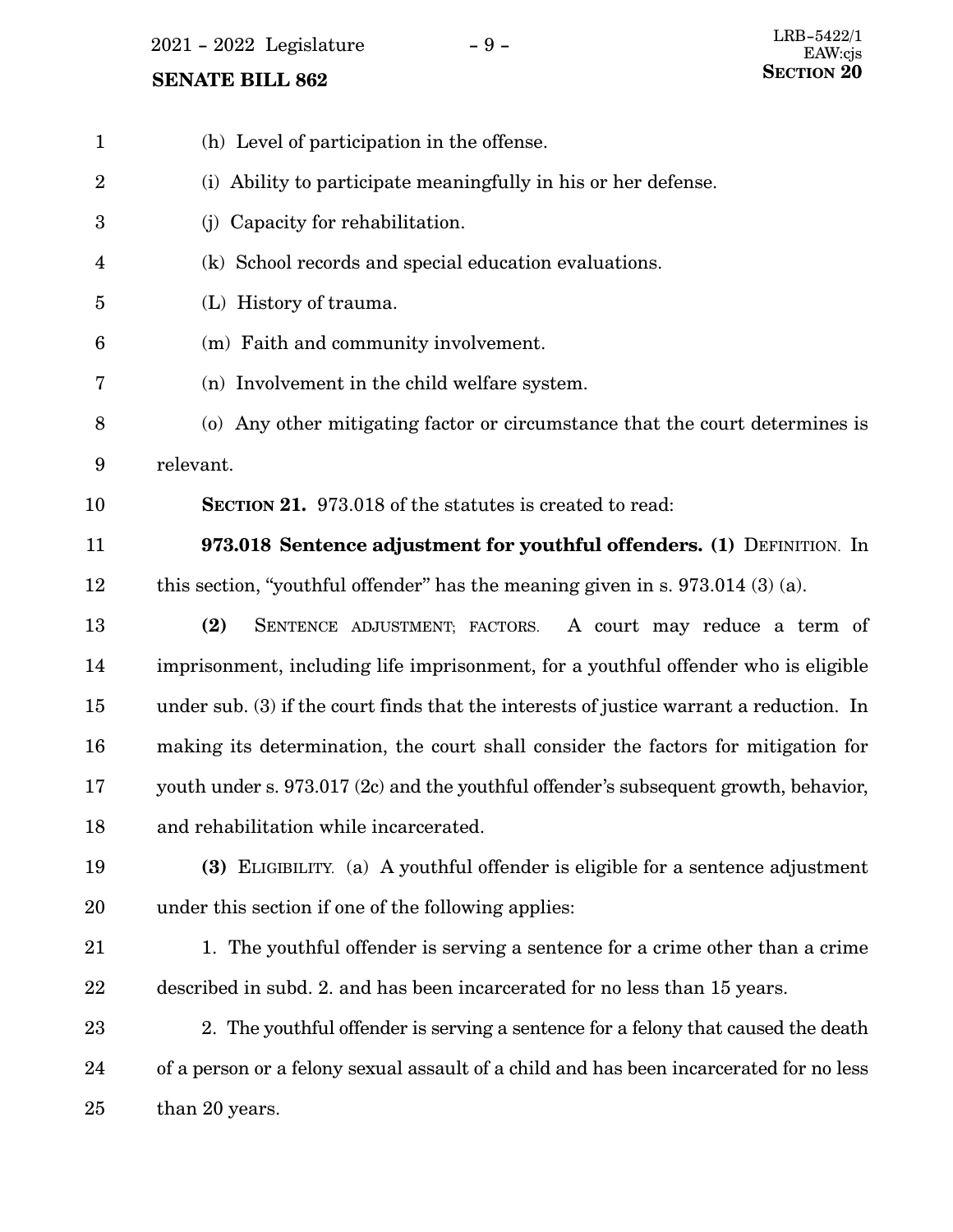2021 - 2022 Legislature - 10 - LRB-5422/1

#### **SENATE BILL 862 SECTION** 21

(b) A youthful offender who has been incarcerated for the requisite amount of time under par. (a) 1. or 2. is eligible for sentence adjustment under this section, regardless of whether the youthful offender is serving a single sentence or concurrent or consecutive sentences. Concurrent and consecutive sentences shall be treated as a single sentence for the purposes of this section. 1 2 3 4 5

**(4)** PETITION FOR SENTENCE ADJUSTMENT. (a) One year before a youthful offender becomes eligible for a sentence adjustment under this section, the department shall provide written notice of the eligibility to the youthful offender, the sentencing court, the district attorney for the county in which the youthful offender was sentenced, the state public defender, and, in accordance with s. 950.04 (1v) (gm), any victims. Notice under this paragraph shall include notice of the youthful offender's right to counsel and notice that if the youthful offender believes that he or she cannot afford an attorney, the youthful offender may ask the state public defender to represent him or her. 6 7 8 9 10 11 12 13 14

(b) A youthful offender has a right to counsel in the sentence adjustment proceedings under this section. The right to counsel begins at the service of notice under par. (a). 15 16 17

(c) After service of notice under par. (a) and upon request by the youthful offender or the youthful offender's attorney, the court shall make documents from the sentencing hearing available to the youthful offender or his or her attorney, including the presentence investigation report in accordance with s. 972.15 (4m) and the transcript from the sentencing hearing. 18 19 20 21 22

(d) A youthful offender may file a petition for a sentence adjustment under this section. The youthful offender shall file the petition and any affidavits and other written support for the petition in the sentencing court no more than 90 days before 23 24 25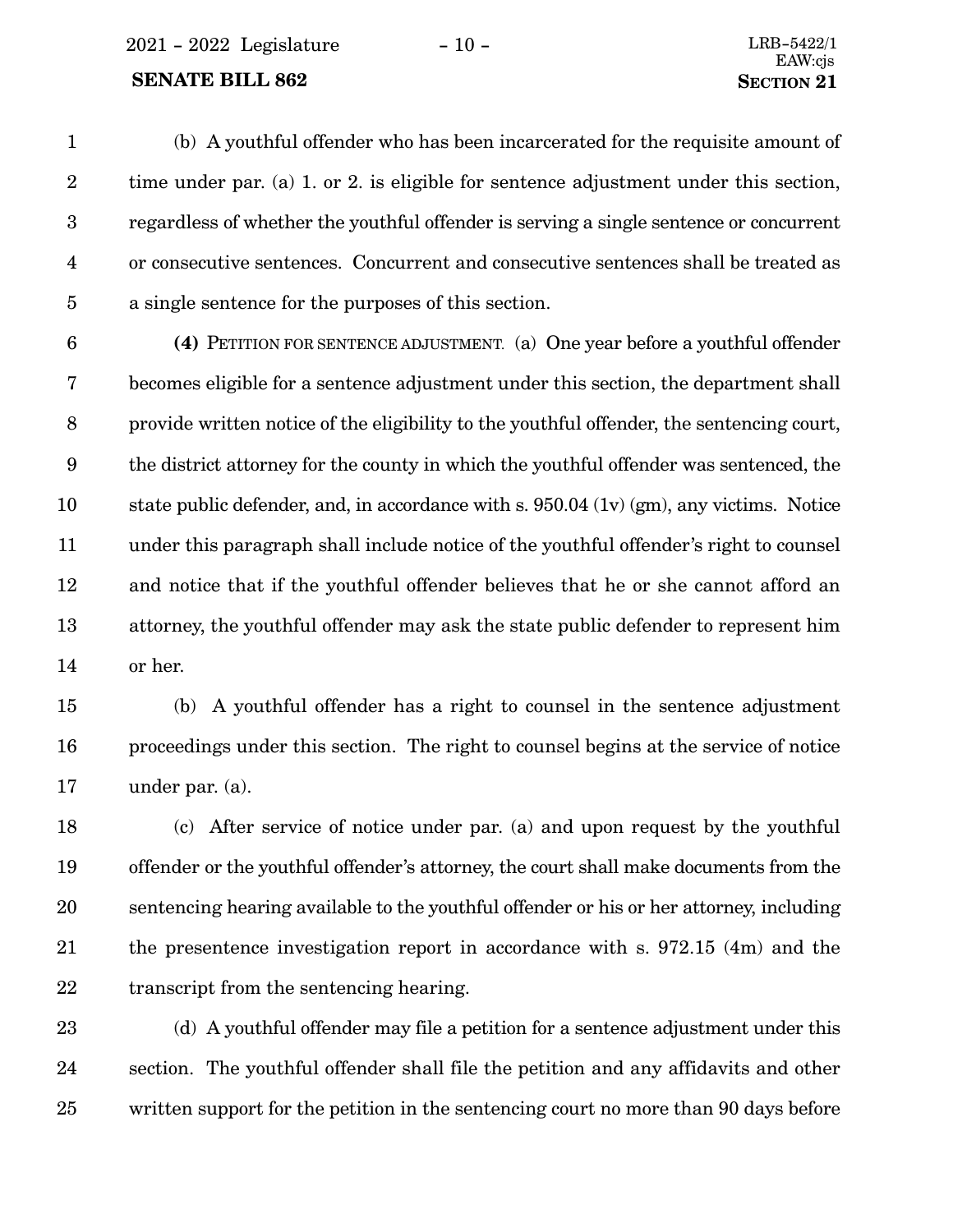$2021 - 2022$  Legislature  $-11 -$ 

# **SENATE BILL 862** SECTION 21

the youthful offender's eligibility date. A copy of the petition shall be served on the district attorney in the county in which the youthful offender was sentenced. 1 2

(e) Upon receipt of a petition under par. (d), the district attorney shall notify any victims of the crime in accordance with s. 950.04 (1v) (gm). 3 4

5

**(5)** HEARING. (a) The court shall hold a hearing within 120 days of a petition filed under sub. (4) (d), unless all parties agree to an extension for the hearing date. 6

(b) The court shall consider relevant information, including expert testimony and other information about the youthful offender's participation in any available educational, vocational, volunteer, community service, or other programs, the youthful offender's work reports and psychological evaluations, evidence of the youthful offender's remorse, and the youthful offender's major violations of institutional rules, if any. 7 8 9 10 11 12

(c)The youthful offender has the right to attend the hearing, the right to be represented by counsel, and the right to testify, present evidence, and cross-examine witnesses. 13 14 15

(d) The victim shall be provided notice of the hearing as required under s. 950.04 (1v) (g) and given the opportunity to provide a statement concerning sentencing in accordance with s. 950.04 (1v) (m). 16 17 18

19

(e) A hearing under this subsection shall be recorded.

(f) The decision of the court on a petition under sub. (4) is a final adjudication subject to appeal under s. 809.30. 20 21

**(6)** ORDER. (a) If the court finds that the interests of justice warrant a sentence adjustment, the court may amend the judgment of conviction and adjust the sentence as follows: 22 23 24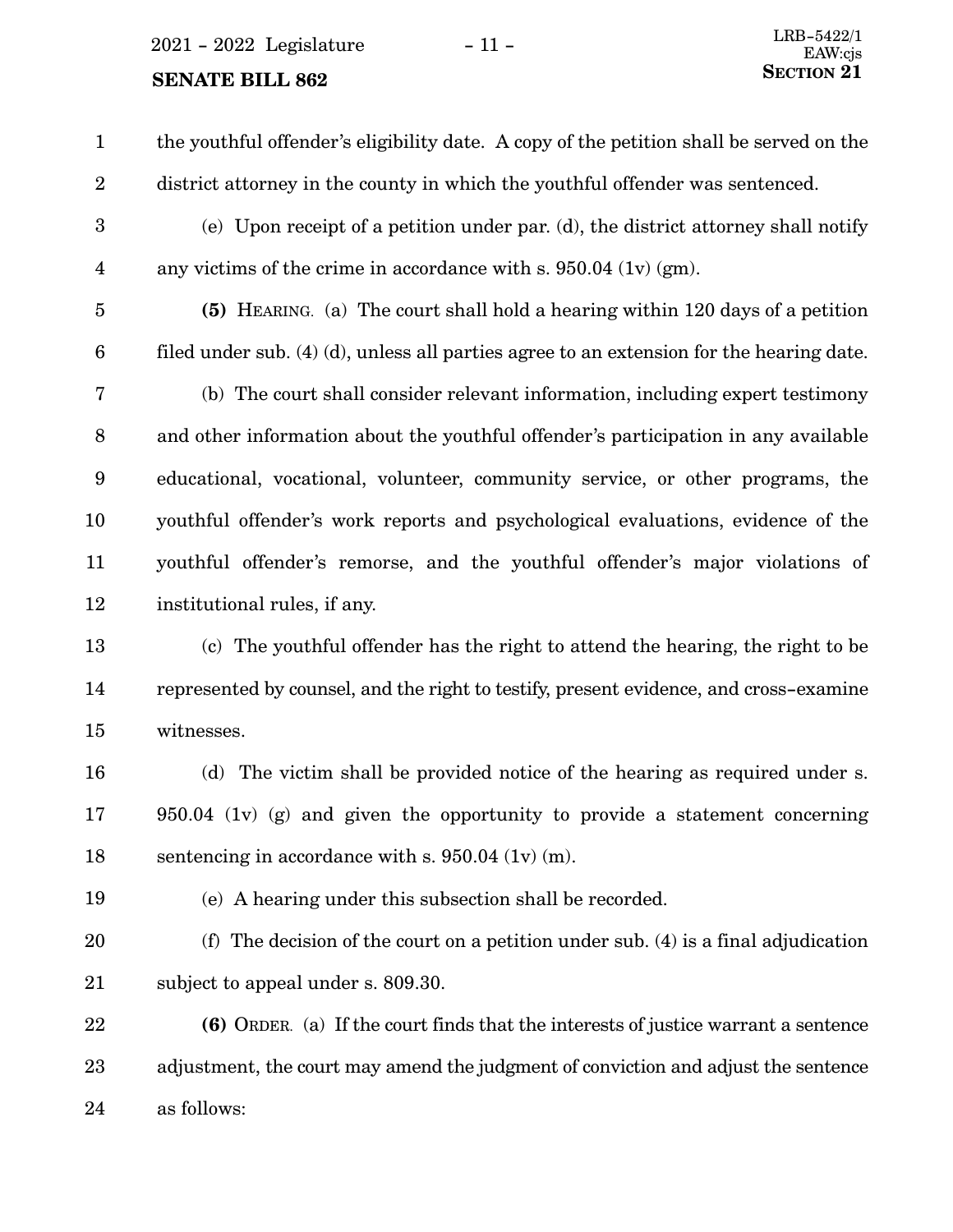2021 - 2022 Legislature - 12 - LRB-5422/1

#### **SENATE BILL 862 SECTION** 21

1. If the youthful offender is serving a sentence for a crime committed before December 31, 1999, the court may convert an indeterminate sentence to a bifurcated sentence under s. 973.01. If the court converts the indeterminate sentence to a bifurcated sentence, the court shall set a date for release to extended supervision under s. 302.113 that is no later than the original parole eligibility date. The court may also modify the conditions of parole or extended supervision. 1 2 3 4 5 6

2. If the youthful offender is serving a bifurcated sentence for a crime committed on or after December 31, 1999, the court may reduce the term of confinement in prison and modify the conditions of extended supervision. The court may also reduce the total length of the bifurcated sentence. Notwithstanding s. 973.01 (2) (d), the court shall provide for at least 3 years of extended supervision under s. 302.113. 7 8 9 10 11 12

4. If the youthful offender is serving a life sentence, including a life sentence without the possibility of parole or release to extended supervision, the court may convert the sentence to a bifurcated sentence under s. 973.01 or a life sentence under s. 973.014 (3) (c) and set a date for release to extended supervision under s. 302.113 or a date of eligibility for release under s. 302.114 and establish conditions for extended supervision accordingly. 13 14 15 16 17 18

(b) If the court denies the petition for sentence adjustment or sets a date for release to extended supervision that is more than 3 years after the date of the hearing under this subsection, the court shall provide in writing the reasons for the denial or delayed eligibility for release. 19 20 21 22

**(7)** SUBSEQUENT PETITIONS. A youthful offender is eligible to file a subsequent petition under sub. (4) no earlier than 3 years after a hearing is held under sub. (5), unless the court sets an earlier date. 23 24 25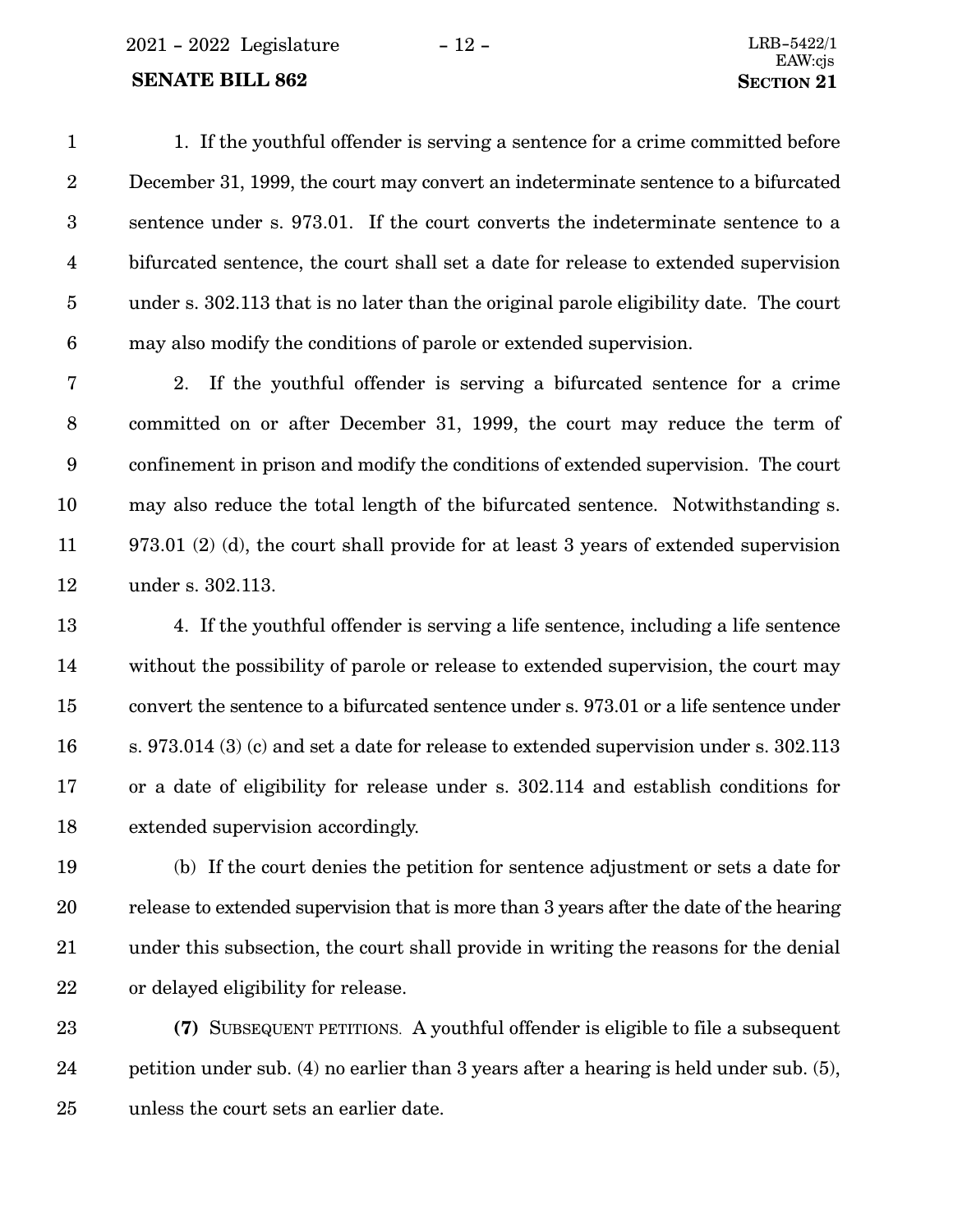# **SENATE BILL 862**

| $\mathbf{1}$            | (8) ACCESS TO PROGRAMMING. The department shall consider an individual's                  |
|-------------------------|-------------------------------------------------------------------------------------------|
| $\sqrt{2}$              | status as a youthful offender and the proximity to the date of the individual's           |
| $\boldsymbol{3}$        | eligibility for sentence adjustment under this section when determining the               |
| $\overline{\mathbf{4}}$ | individual's eligibility for available programming.                                       |
| $\overline{5}$          | (9) SENTENCE ADJUSTMENT ON OTHER GROUNDS. Nothing in this section limits the              |
| $\boldsymbol{6}$        | youthful offender's right to resentencing, sentence adjustment, or sentence               |
| 7                       | modification on other grounds, including under s. 302.113 (9g) or 302.114.                |
| 8                       | <b>SECTION 22.</b> 973.15 $(2m)(a)$ 1. of the statutes is amended to read:                |
| $\boldsymbol{9}$        | 973.15 $(2m)$ (a) 1. "Determinate sentence" means a bifurcated sentence                   |
| 10                      | imposed under s. 973.01 or a life sentence under which a person is eligible for release   |
| 11                      | to extended supervision under s. 973.014 $(1g)(a)$ 1. or 2. or $(3)(c)$ .                 |
| 12                      | <b>SECTION 23.</b> 977.05 (4) (i) 10. of the statutes is created to read:                 |
| 13                      | 977.05 (4) (i) 10. Cases involving youthful offenders under s. 973.018.                   |
| 14                      | <b>SECTION 24.</b> 978.07 (1) (c) 1. of the statutes is amended to read:                  |
| 15                      | 978.07 (1) (c) 1. Any case record of a felony punishable by life imprisonment             |
| 16                      | or a related case, after the defendant's parole eligibility date under s. 304.06 (1) or   |
| 17                      | $973.014$ (1) or (3) (b) or date of eligibility for release to extended supervision under |
| 18                      | s. 973.014 (1g) (a) 1. or 2. or $(3)$ (c), whichever is applicable, or 50 years after the |
| 19                      | commencement of the action, whichever occurs later. If there is no parole eligibility     |
| 20                      | date or no date for release to extended supervision, the district attorney may destroy    |
| 21                      | the case record after the defendant's death.                                              |
|                         |                                                                                           |

22

# **SECTION 25.**0**Nonstatutory provisions.**

(1) No later than the first day of the 6th month beginning after the effective date of this subsection, the department of corrections shall provide written notice under s. 973.018 (4) (a) to all of the following: 23 24 25